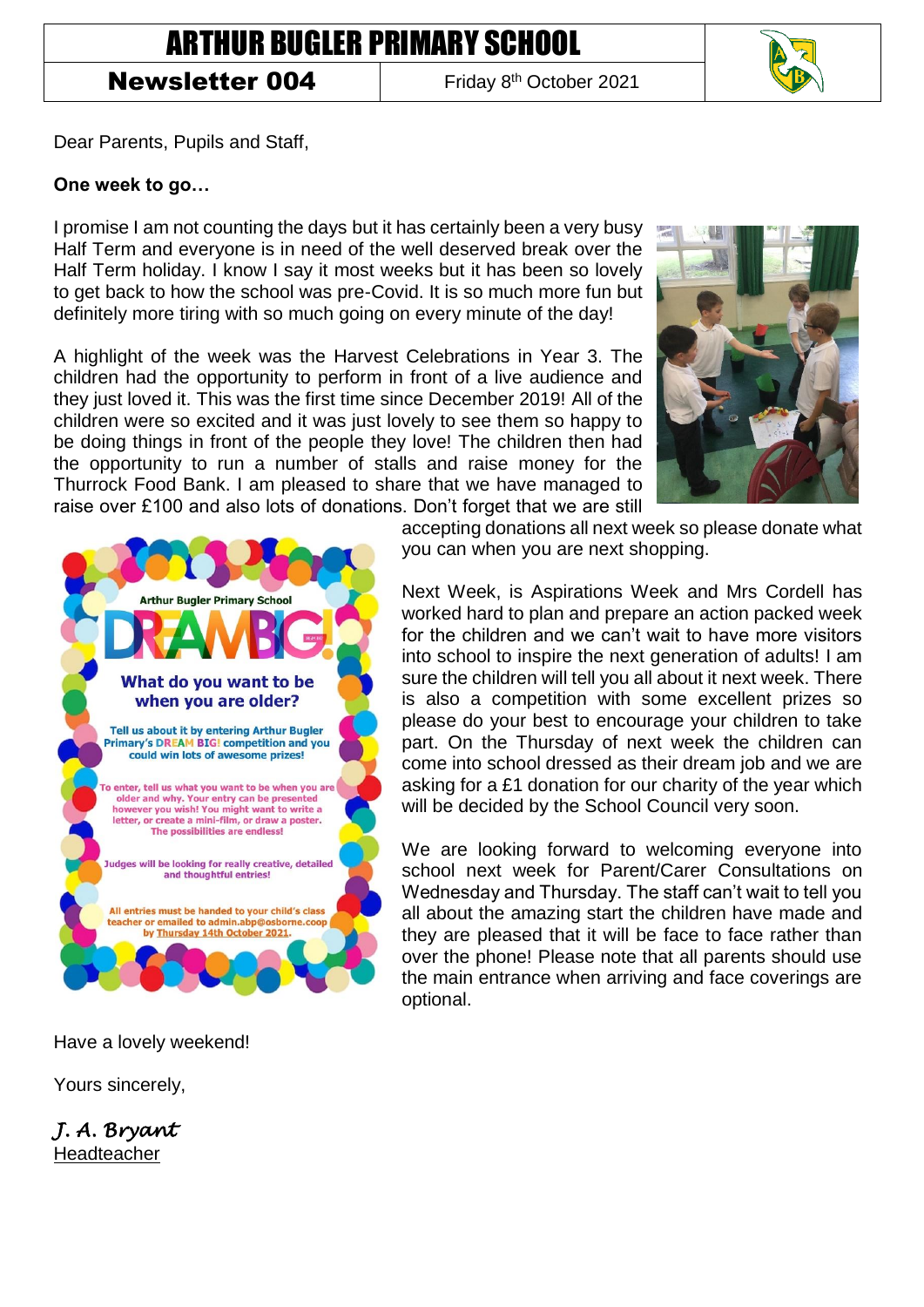| <b>ATTENDANCE</b>                      |                |                                                   |        |
|----------------------------------------|----------------|---------------------------------------------------|--------|
| <b>Lower School</b>                    | <b>Class 2</b> | <b>Mrs</b><br><b>Rushen/Mrs</b><br><b>Seamark</b> | 100%   |
| <b>Upper School</b>                    | Class 10       | <b>Mrs</b><br>Livingstone                         | 99.03% |
| <b>Congratulations to all classes!</b> |                |                                                   |        |
| <b>Whole School Attendance</b>         |                | 96.26%                                            |        |

| <b>Parent/Carer Consultation Evenings</b>                                                                                                                                                                                                                                         |  |
|-----------------------------------------------------------------------------------------------------------------------------------------------------------------------------------------------------------------------------------------------------------------------------------|--|
| Parent Consultations are being held next week on Wednesday and Thursday  <br>between 3.30pm-7pm. If you haven't already done so, please book your<br>appointment using the electronic booking system. If you need any help placing<br>a booking please contact the school office. |  |

| <b>Book Fair</b>                                                                                                                                  |
|---------------------------------------------------------------------------------------------------------------------------------------------------|
| The Travelling Book Fair will be at school each afternoon next week. It will be<br>available after school, under the canopy by the drop-off door. |

|                               | Morrisons Its' Good To Grow - Garden Vouchers                                                                                                                                                                                                                                    |
|-------------------------------|----------------------------------------------------------------------------------------------------------------------------------------------------------------------------------------------------------------------------------------------------------------------------------|
| As Good to Graw               | Don't forget that we are taking part in this initiative and are looking to get<br>lots of new gardening equipment for our school.                                                                                                                                                |
| <b>Collect free gardening</b> | 'For every £10 you spend (in store or online) at Morrisons, you'll get a<br>Grow Token to help your school get everything they need to get growing.<br>Download the MyMorrisons app today to start collecting Grow Tokens and<br>choose the school you'd like to donate them to. |
| equipment for your<br>school  | Your chosen school will be able to exchange their Grow Tokens for<br>FREE gardening equipment to get kids growing.'                                                                                                                                                              |
|                               |                                                                                                                                                                                                                                                                                  |